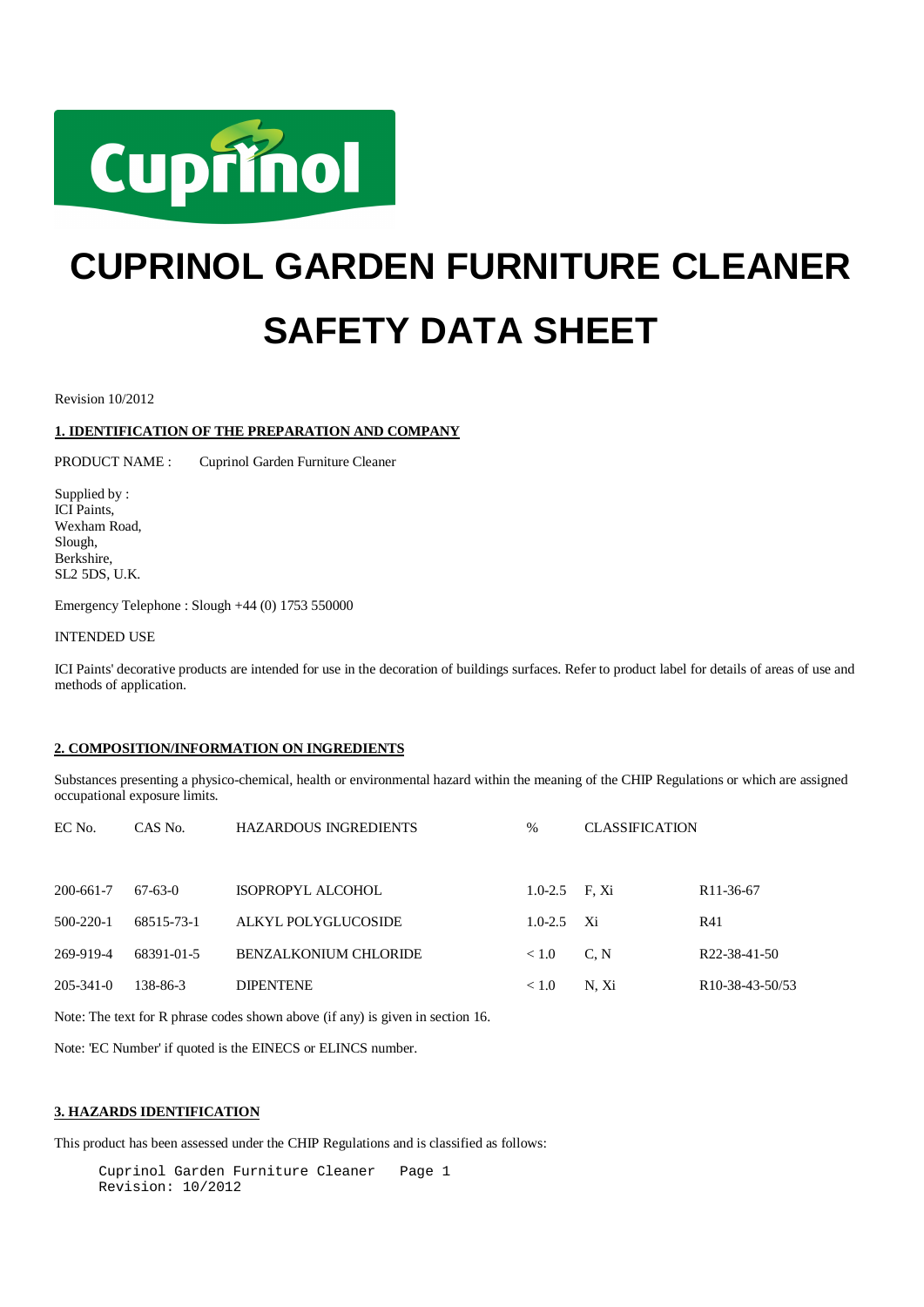Indication(s) of Danger

None

Symbol Letter(s)

None

Category(ies) of Danger

None

Warning Label Phrases

None

Contains DIPENTENE. May produce an allergic reaction.

Information on Occupational Exposure Limits is given in Section 8.

# **4. FIRST-AID MEASURES**

In all cases of doubt, or where symptoms persist, seek medical attention. Never give anything by mouth to an unconscious person.

INHALATION: Remove to fresh air, keep patient warm and at rest. If breathing is irregular or stopped administer artificial respiration. Give nothing by mouth. If unconscious place in the recovery position. Seek medical advice.

EYE CONTACT: Remove contact lenses. Irrigate copiously with clean, fresh water for at least 10 minutes, holding lids apart. Seek medical advice.

SKIN CONTACT: Remove contaminated clothing, wash skin thoroughly with soap and water, or use a proprietary skin cleanser. Do not use solvents or thinners. Seek medical advice if symptoms persist.

INGESTION: If accidentally swallowed, DO NOT INDUCE VOMITING. Keep at rest and obtain medical attention.

# **5. FIRE-FIGHTING MEASURES**

Extinguishing media: Recommended - alcohol resistant foam, CO2, powders.

Not to be used - waterjet.

Recommendations : Fire will produce dense black smoke. Exposure to decomposition products may cause a health hazard.

Fire fighters should wear self-contained breathing apparatus.

Closed containers exposed to fire should be cooled with water. Do not allow run-off from fire-fighting to enter drains or water-courses.

# **6. ACCIDENTAL RELEASE MEASURES**

Exclude non-essential personnel.

Exclude sources of ignition and ventilate the area. Avoid breathing vapours. Refer to protective measures listed in section 8. Contain and collect spillage with non-combustible absorbent materials, eg sand, earth, vermiculite or diatomaceous earth, and place in container for disposal according to local regulations (see section 13). Do not allow to enter drains or watercourses. Clean preferably with a detergent; avoid use of solvents. If the product enters drains or sewers, immediately contact the local water company; in the case of contamination of streams, rivers or lakes, the relevant environment agency.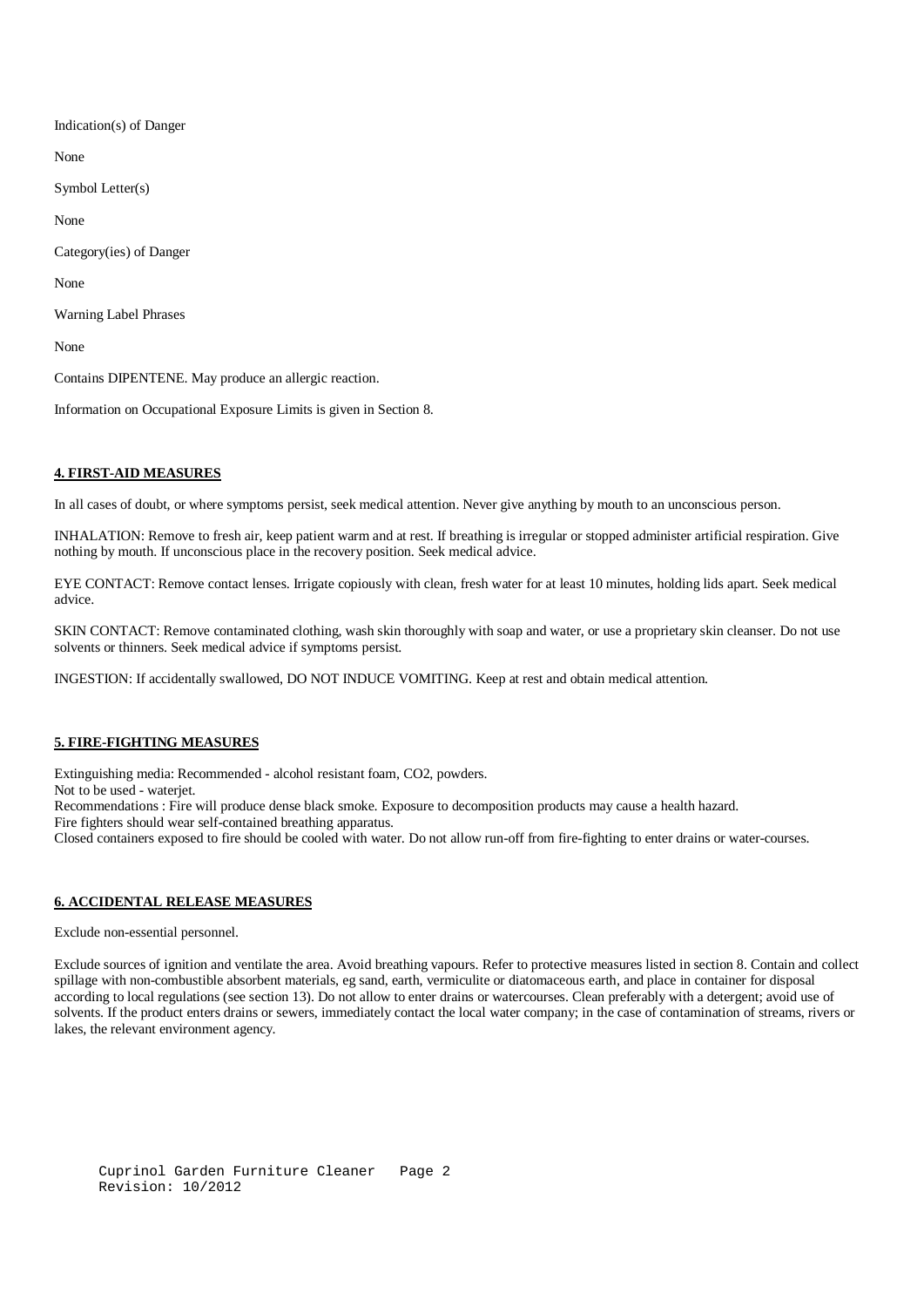## **7. HANDLING AND STORAGE**

Persons with a history of skin sensitisation problems which are related to substances listed in section 2 of this safety data sheet should only be employed in processes in which this product is used under appropriate medical supervision.

HANDLING CONDITIONS: Prevent air-borne concentrations higher than the occupational exposure limits. Keep the container tightly closed. Exclude sources of heat, sparks and open flame. Avoid skin and eye contact. Avoid inhalation of vapour. Smoking, eating and drinking should be prohibited in storage and use areas. For personal protection, see Section 8. Always keep in containers made of the same material as the supply container, or in containers that are compatible with the product.

STORAGE CONDITIONS: Observe the label precautions. Store in a cool, dry, well ventilated place away from sources of heat, ignition and direct sunlight. No smoking. Prevent unauthorised access. Containers which are opened should be properly resealed and kept upright to prevent leakage. Do not use or store any paint container by hanging on a hook.

The Manual Handling Operations Regulations 1993 may apply to the handling of certain Paint Products. Products packed in containers of 5 litres and above will be marked with a guide weight; refer to these weights when carrying out an assessment.

Water-borne products must be protected from frost and extremes of temperature.

The principles contained in the HSE guidance note Storage of Packaged Dangerous Substances, should be observed when storing this product. Store separately from oxidising agents, strongly alkaline and strongly acidic materials, amines, alcohols and water.

SPECIFIC USE(s): Where applicable refer to the product label and literature for the application and use instructions.

#### **8. EXPOSURE CONTROLS/PERSONAL PROTECTION**

## EXPOSURE LIMIT VALUES

| <b>HAZARDOUS INGREDIENT</b> | $LTEL$ ( $8hr$ )<br>TWA) ppm | LTEL (8hr<br>$TWA$ ) mg/m $3$ mins) ppm | STEL $(15$ | STEL(15)<br>mins) $mg/m3$ | <b>Notes</b> |
|-----------------------------|------------------------------|-----------------------------------------|------------|---------------------------|--------------|
| ISOPROPYL ALCOHOL           | 400                          | 980                                     | 500        | 1225                      | WEL          |
| <b>DIPENTENE</b>            | 100                          | 560                                     |            |                           | <b>SUP</b>   |
|                             |                              |                                         |            |                           |              |

OEL - Occupational Exposure Limits

WEL - Workplace Exposure Limit

SUP - Manufacturer's recommended Limit

LTEL - Long-term Exposure Limit.

TWA - Time weighted Average

STEL - Short term Exposure Limit (15mins)

sk - Risk of absorption through unbroken skin

sen - Respiratory sensitiser

rd - Figure quoted is for Respirable dust

id - Figure quoted is for Inhalable dust

Further guidance on WELs and OELs, and on occupational exposure to harmful materials (including mixed exposures) is given in HSE Guidance Note EH40.

#### EXPOSURE CONTROLS

Before commencing work, ensure that a COSHH Assessment has been carried out. All personal protective equipment, including respiratory protective equipment, used to control exposure to hazardous substances must be selected to meet the requirements of local regulations.

RESPIRATORY PROTECTION: Avoid the inhalation of vapour, particulates and spray mist. Where reasonably practicable, this should be achieved by the use of local exhaust ventilation and good general ventilation. If this is not sufficient to maintain concentrations of particulates and solvent vapour below the occupational exposure limit, respiratory protection must be worn.

The selection of respiratory equipment should be in accordance with BS 4275. Recommendations for the selection, use and maintenance of Respiratory Equipment, and the current certificates of approval are issued annually by the Health and Safety Executive.

Cuprinol Garden Furniture Cleaner Page 3 Revision: 10/2012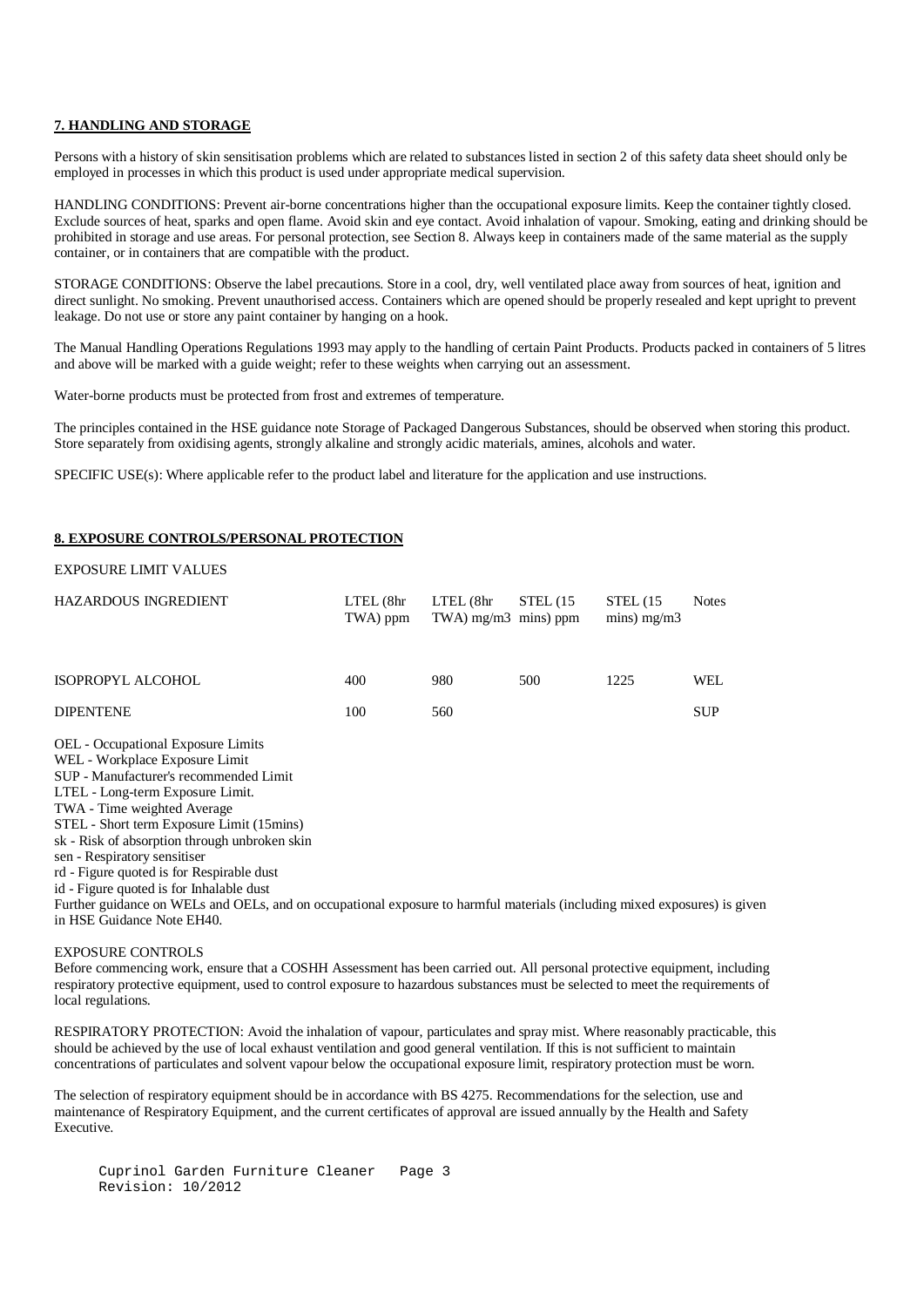For solvent-based products, consider using water-based products as alternatives, where equivalent products exist. Work only in places of good ventilation. Inside always keep doors and windows fully open during application and drying. When applying solvent-based products by brush or roller to large surface areas inside, or using in small confined spaces, the wearing of air supplied breathing apparatus will always be necessary. When applying for short periods only, a cartridge mask may be worn providing the filter is changed regularly. Do not spray any product unless directed to do so on the container. The principal hazards associated with paint spraying are health hazard from inhalation of vapours and spray mist, and fire risk. When applying water-based paints by spray inside or in confined spaces, wearing a cartridge mask of Assigned Protection Factor 40 x OEL for particulates is recommended. This should be confirmed by your COSHH assessment. Contact your merchant about masks. When applying solvent-based paints by spray, in case of insufficient ventilation, the wearing of air-fed respiratory equipment will always be necessary. Refer to your COSHH assessment. When spraying solvent based products it is possible to build up an explosive or flammable atmosphere: refer to Guidance Note EH9 from the HSE or advice on good practice. All respiratory equipment must be suitable for the purpose and meet an appropriate standard approved by the HSE. Refer to BS4275.

HAND PROTECTION: Wear suitable gloves for protection against materials in section 2.

When skin exposure may occur, advice should be sought from glove suppliers on appropriate types and usage times for this product. The instructions and information provided by the glove supplier on use, storage, maintenance and replacement must be followed.

EYE PROTECTION: Eye protection designed to protect against liquid splashes should be worn.

SKIN PROTECTION: Cotton or cotton/synthetic overalls or coveralls are normally suitable. Grossly contaminated clothing should be removed and the skin washed with soap and water or a proprietary skin cleaner.

FLATTING: Protective gloves should be worn to avoid the risk of skin irritation. When surfaces are to be prepared for painting, account should be taken of the age of the property and the possibility that lead pigmented paint might be present. There is a possibility that ingestion or inhalation of scrapings or dust arising from the preparation work could cause health effects As a working rule you should assume that this will be the case if the age of the property is pre 1960.

Where possible wet flatting or chemical stripping methods should be used with surfaces of this type to avoid the creation of dust. When dry flatting cannot be avoided, and effective local exhaust ventilation is not available, it is recommended that a dust respirator is worn, that is approved for use with lead dusts, and its type selected on the basis of the occupational hygiene (COSHH) assessment, taking into account the occupational hygiene exposure standard for lead in air. Furthermore, steps should be taken to ensure containment of the dusts created, and that all practicable measures are taken to clean up thoroughly all deposits of dusts in and around the affected area.

The Control of Lead at Work approved code of practice 1998 (ISBN 0 71 7615065) should be consulted for advice on protective clothing and personal hygiene precautions.

Care should also be taken to exclude visitors, members of the household and especially children from the affected area, during the actual work and the subsequent clean up operations.

All scrapings, dust, etc. should be disposed of by the professional painting contractor as Special (Hazardous) Waste, with the relevant documentation under The Special Waste Regulations 1996 plus amendment 2001, The Environmental Protection (Duty of Care) Regulations 1991, The Controlled Waste Registration of Carriers and Seizure of Vehicles Regulations 1991 plus amendment 1998 and the Controlled Waste Regulations 1992 plus amendment 1993.

Dry sanding, flame cutting and/or welding of the dry paint film may give rise to dust and/or hazardous fumes. Wet sanding should be used wherever possible. If exposure cannot be avoided by the provision of local exhaust ventilation, suitable respiratory protective equipment should be used.

Extra precautions will need to be taken when burning off old lead based paints (See above - "Flatting" for relevance to work on older property, ie pre 1960) as fumes containing lead will be produced.

It is recommended that a respirator, approved for use with particulate fumes of lead is selected on the basis of the occupational hygiene (COSHH) assessment, taking into account the occupational hygiene exposure standard for lead in air.

Similar precautions to those given above under the Flatting section should be taken with reference to protective clothing, disposal of scrapings and dusts, and exclusion of other personnel and especially children from the building during actual work and the subsequent clean up operations.

ENVIRONMENTAL EXPOSURE CONTROLS: See section 12 for detailed information.

## **9. PHYSICAL AND CHEMICAL PROPERTIES**

Physical State : Liquid

Cuprinol Garden Furniture Cleaner Page 4 Revision: 10/2012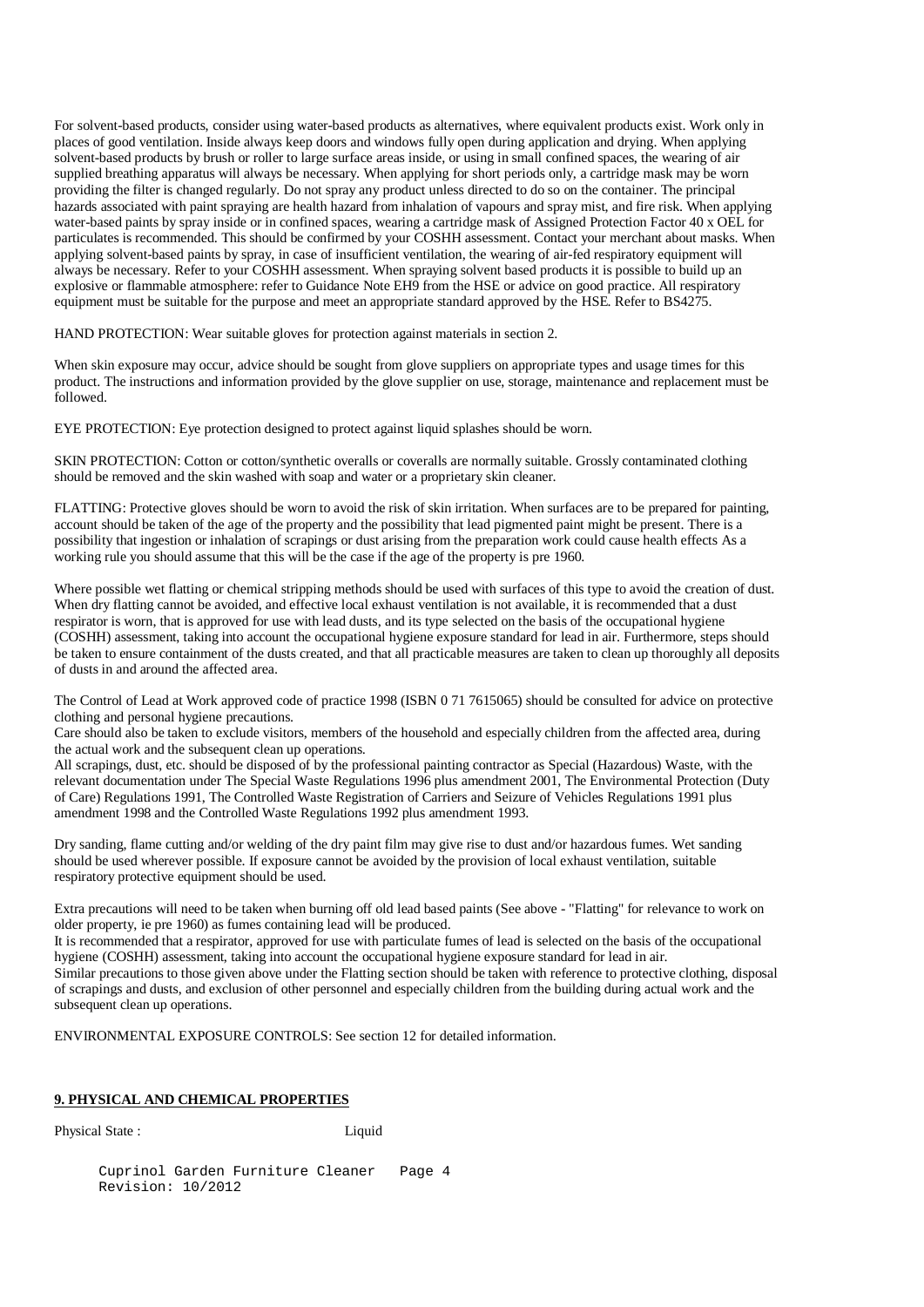| Flash Point:                  | <b>NON FLASH</b> | $\rm ^{\circ}C$ |
|-------------------------------|------------------|-----------------|
| <b>Initial Boiling Point:</b> | 100              | $\rm ^{\circ}C$ |
| Specific Gravity:             | 0.995            |                 |
| Water Miscibility:            | Yes              |                 |
| $pH$ :                        | No Information   |                 |
| Viscosity:                    | $<$ 30           | (ISO 6mm Range) |

## **10. STABILITY AND REACTIVITY**

CONDITIONS TO AVOID: Extremes of temperature.

MATERIALS TO AVOID: Keep away from oxidising agents, strongly alkaline and strongly acidic materials in order to avoid exothermic reactions.

HAZARDOUS DECOMPOSITION PRODUCTS: When exposed to high temperatures may produce hazardous decomposition products such as carbon monoxide and dioxide, smoke and oxides of nitrogen.

# **11. TOXICOLOGICAL INFORMATION**

There is no data available on the product itself. The product has been assessed following the conventional method in the CHIP Regulations and is classified for toxicological hazards accordingly. This takes into account, where known, delayed and immediate effects and also chronic effects of components from short-term and long-term exposure by oral, inhalation and dermal routes of exposure and eye contact. See Sections 3 and 15 for details of the resulting hazard classification.

Over-exposures of vapour are irritating to eyes and respiratory system. Excessive concentrations may produce effects on the central nervous system including drowsiness. In extreme cases loss of consciousness may result. Long term exposure to vapour concentrations in excess of quoted OELs may result in adverse health effects. Splashes entering the eye will cause discomfort and possible damage. Prolonged contact with the skin may have a defatting effect which may lead to skin irritation and in some cases dermatitis.

# **12. ECOLOGICAL INFORMATION**

There is no specific data available on the product itself.

The product should not be allowed to enter drains or watercourses or be deposited where it can affect ground or surface waters. The Air Pollution Control requirements of regulations made under the Environmental Protection Act may apply to the use of this product.

Products classified as Marine Pollutants are indicated as such under Transport (section 14).

Products classified as Dangerous For the Environment are indicated as such in sections 3 and 15.

Any substances in the product that are classified as Dangerous for the Environment, present at concentrations above those requiring listing are given in section 2.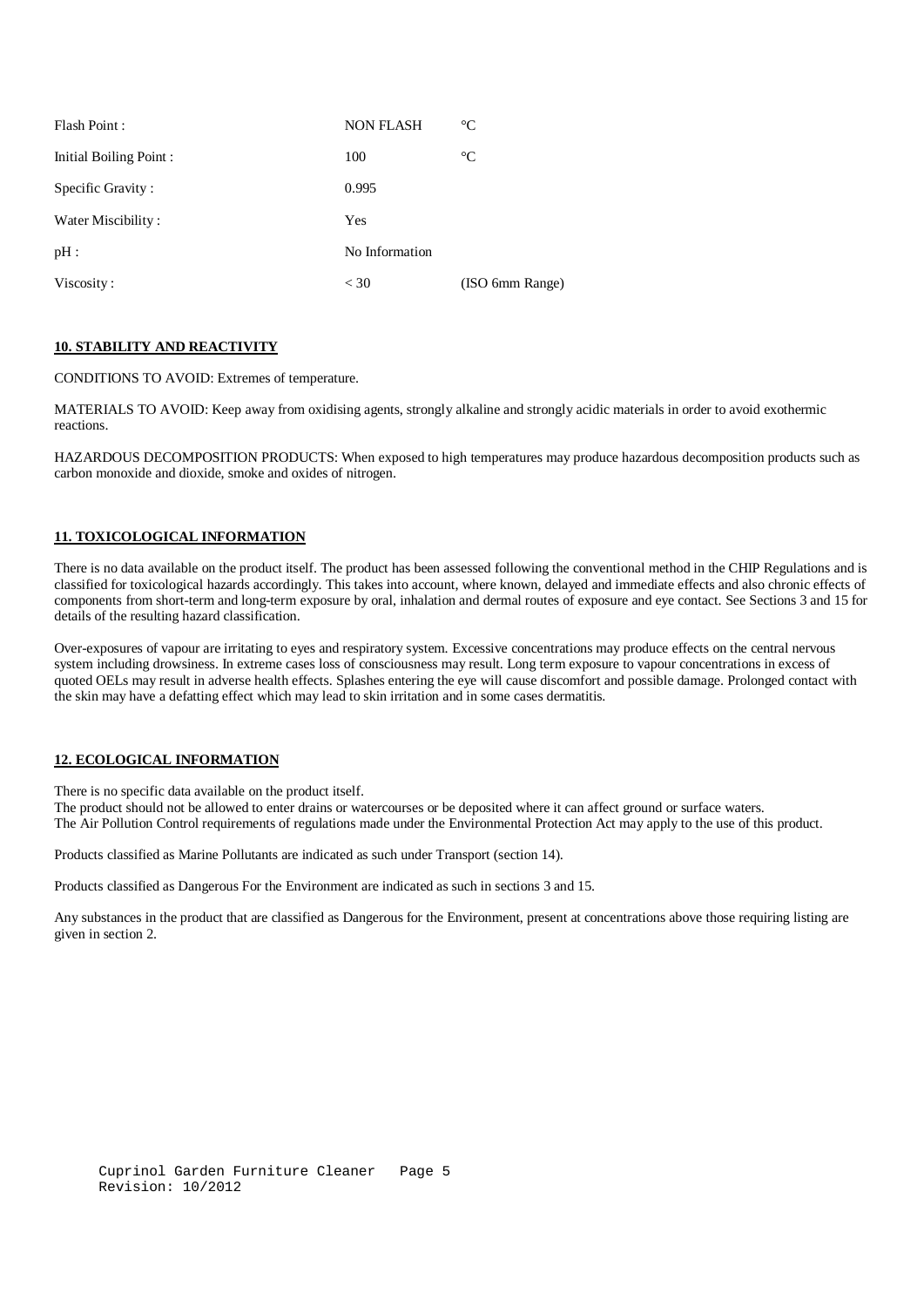#### **13. DISPOSAL CONSIDERATIONS**

Wastes, including emptied containers, should be disposed of in accordance with national regulations.

# EUROPEAN WASTE CATALOGUE CODES (See 2000/532/EC)

Product as supplied: Assigned as hazardous waste code 07 06 01\* Aqueous Washing Liquids / Mother liquors.

Part-used containers, containing dried residues of the supplied product: Assigned as hazardous waste code 07 06 01\* Aqueous Washing Liquids / Mother liquors.

Used containers, rigorously scraped out and containing dried residues of the supplied product: Assigned as non-hazardous waste code 15 01 02 plastic packaging OR non-hazardous waste code 15 01 04 metal packaging

"Rigorously scraped out" means removing the maximum amount of product from the container by physical or mechanical means (draining or scraping) to leave a residue or contamination that cannot be removed by such means.

These codes have been assigned based on the actual composition of the product both as supplied and as dried residues. If mixed with other wastes, the waste codes quoted may not be applicable.

#### **14. TRANSPORT INFORMATION**

Transport within user's premises:

Always transport in closed containers that are upright and secure. Ensure that persons transporting the product know what to do in the event of an accident or spillage.

Transport to be in accordance with ADR for road, IMDG for sea. The transport classifications provided in this section are not valid for transport by Air. Please call the number in section 1 of this safety data sheet to obtain more information on this products classification for Air transport.

| <b>ADR Classification Information</b> | <b>IMDG</b> Classification Information |                                        |                                  |
|---------------------------------------|----------------------------------------|----------------------------------------|----------------------------------|
| UN Number:                            | 0000                                   | UN Number:                             | 0000                             |
| Proper Shipping Name:                 | UN NUMBER NOT<br><b>REQUIRED</b>       | Proper Shipping Name:                  | UN NUMBER NOT<br><b>REQUIRED</b> |
| Hazard Class:                         | EX                                     | Hazard Class:                          | EX                               |
| Sub-Hazard Class:                     |                                        | Sub-Hazard Class:                      |                                  |
| Packing Group:                        | EX                                     | Packing Group:                         | EX                               |
| Technical Name (NOS only):            |                                        | Technical Name (NOS<br>only):          |                                  |
| Ltd Qty Code:                         |                                        | Ltd Qty Maximum:                       |                                  |
| Packing Instructions :                |                                        | Packing Instructions:                  |                                  |
|                                       |                                        | Marine Pollutant if<br>indicated here: |                                  |
|                                       |                                        | Emergency Schedule No:                 |                                  |
|                                       |                                        | Flashpoint:                            | <b>NON FLASH</b>                 |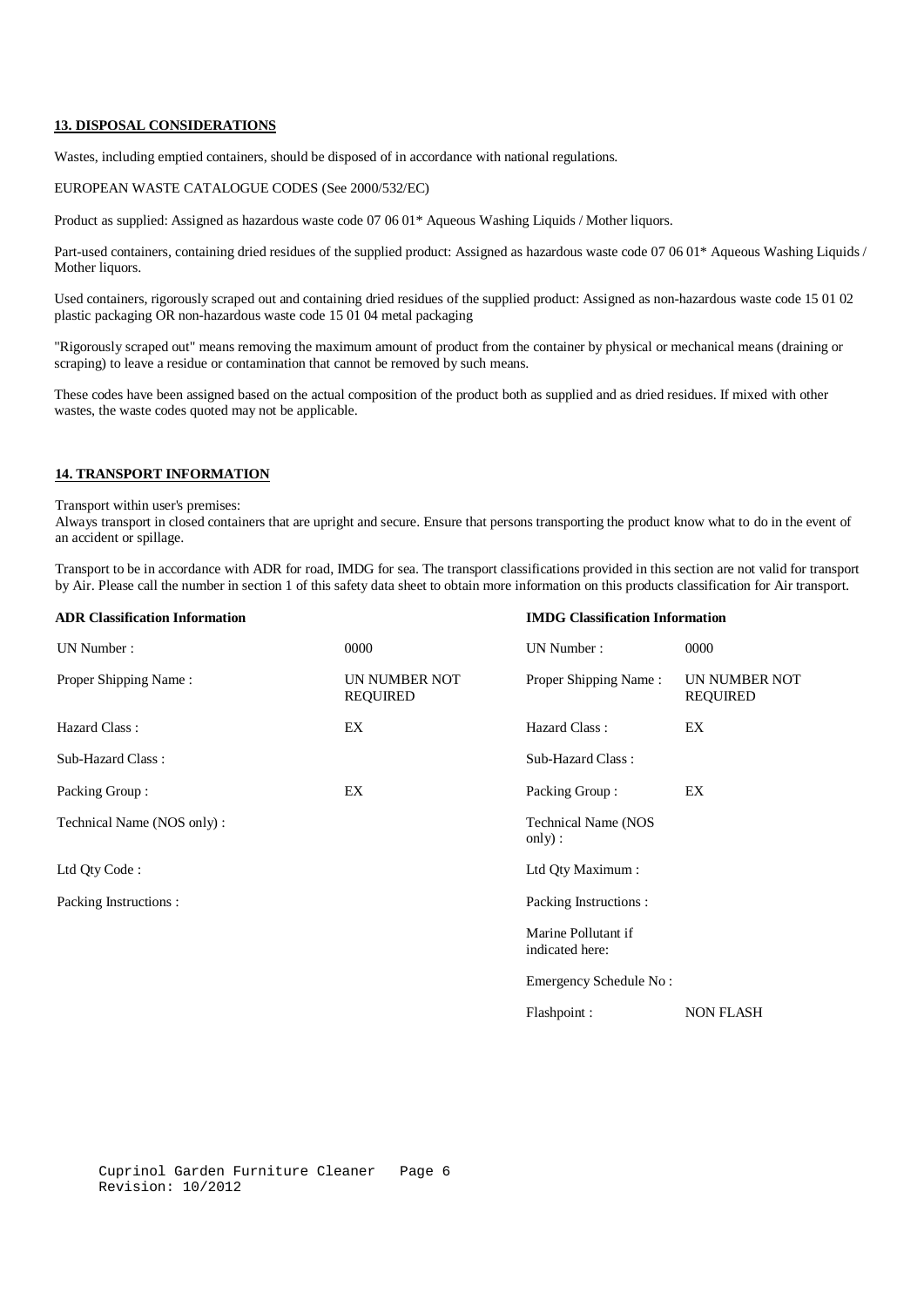## **15. REGULATORY INFORMATION**

This product has been assessed under the CHIP Regulations and is classified as follows:

# NAMED SUBSTANCES

Contains

No substances are required to be named in this section

# INDICATION(S) OF DANGER

None

# SYMBOLS LETTER(S)

None

#### WARNING LABEL PHRASES:

| <b>P99</b>      | Contains: DIPENTENE. May produce an allergic reaction.                                                  |
|-----------------|---------------------------------------------------------------------------------------------------------|
| J38             | WATER-BASED CLEANER.                                                                                    |
| S <sub>51</sub> | Use only in well ventilated areas.                                                                      |
| S23(B)          | Do not breathe spray.                                                                                   |
| S24/25          | Avoid contact with skin and eyes.                                                                       |
| J33             | When applying it is advisable to wear eye protection.                                                   |
| S <sub>26</sub> | In case of contact with eyes, rinse immediately with plenty of water and seek medical advice.           |
| J34             | After contact with skin, wash immediately with plenty of soap and water or a proprietary skin cleanser. |
|                 | Do not use solvent, thinners or white spirit.                                                           |
| S <sub>2</sub>  | Keep out of the reach of children.                                                                      |
| S <sub>29</sub> | Do not empty into drains.                                                                               |

Where 'J'and/or 'P' phrases are denoted, these are ICI Paints or paint industry reference codes to additional phrases.

Ingredients to be disclosed in accordance with Regulation (EC) No 648/2004 on detergents:

Less than 5% - Non-Ionic Surfactants Less than 5% - Cationic Surfactants Less than 5% - EDTA and Salts Thereof Methylchloroisothiazolinone, Methylisothiazolinone, Perfume, Limonene.

A publication of list of ingredients for this material can be found on the Cuprinol Web Site at www.cuprinol.co.uk

# **16. OTHER INFORMATION**

Text for R Phrases shown in section 2 describing each ingredient:

| R10             | Flammable.                                  |  |
|-----------------|---------------------------------------------|--|
| R11             | Highly flammable.                           |  |
| R <sub>22</sub> | Harmful if swallowed.                       |  |
| R <sub>34</sub> | Causes burns.                               |  |
| <b>R38</b>      | Irritating to skin.                         |  |
| R41             | Risk of serious damage to eyes.             |  |
| R43             | May cause sensitisation by skin contact.    |  |
|                 | Cuprinol Garden Furniture Cleaner<br>Page 7 |  |

Cuprinol Garden Furniture Cleaner Page 7 Revision: 10/2012